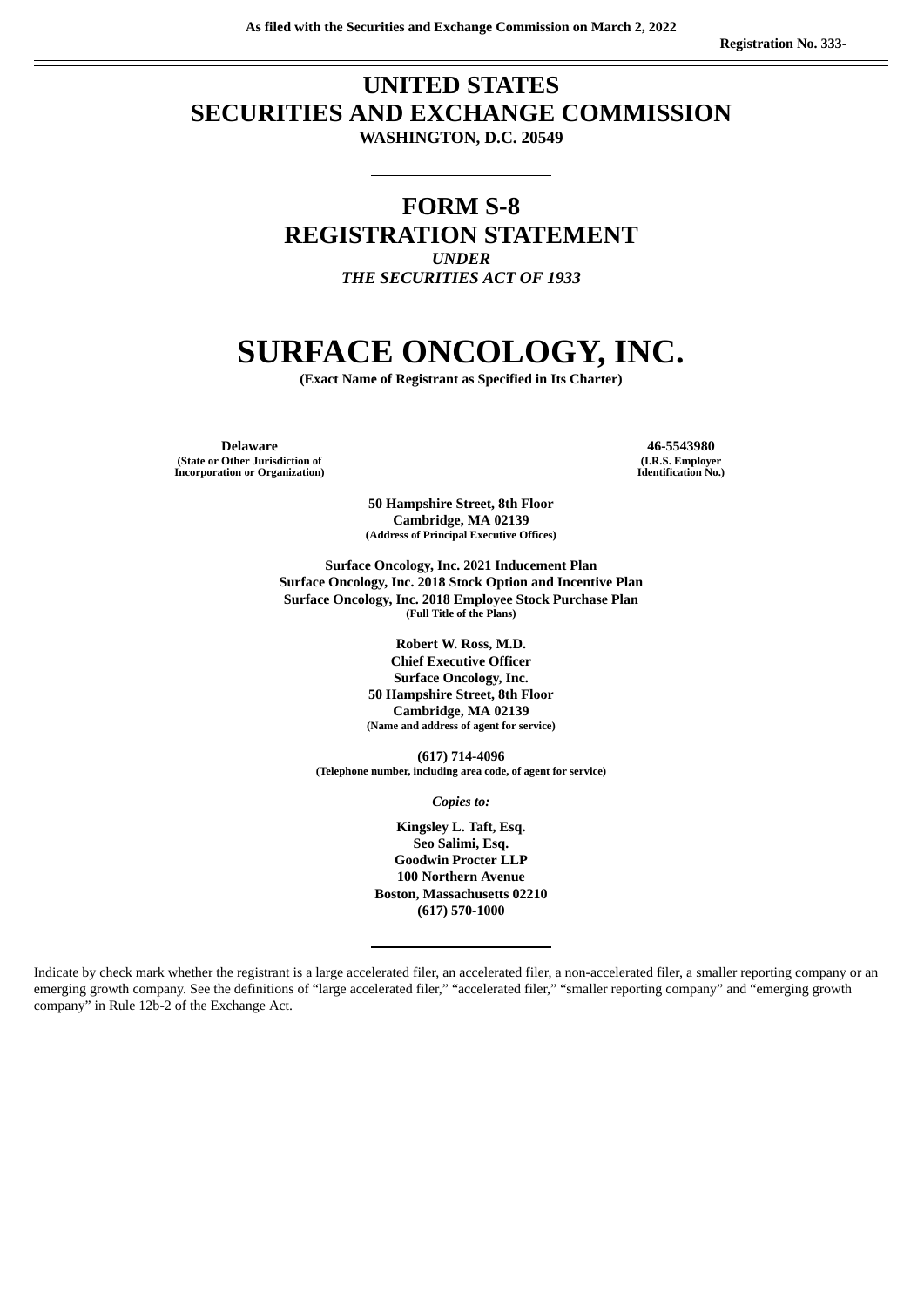Large accelerated filer  $□$   $□$ 

Non-accelerated filer **⊠** <br> **Non-accelerated filer <b>N** 

Emerging growth company  $\hfill \boxtimes$ 

If an emerging growth company, indicate by check mark if the registrant has elected not to use the extended transition period for complying with any new or revised financial accounting standards provided pursuant to Section 7(a)(2)(B) of the Securities Act.  $\boxtimes$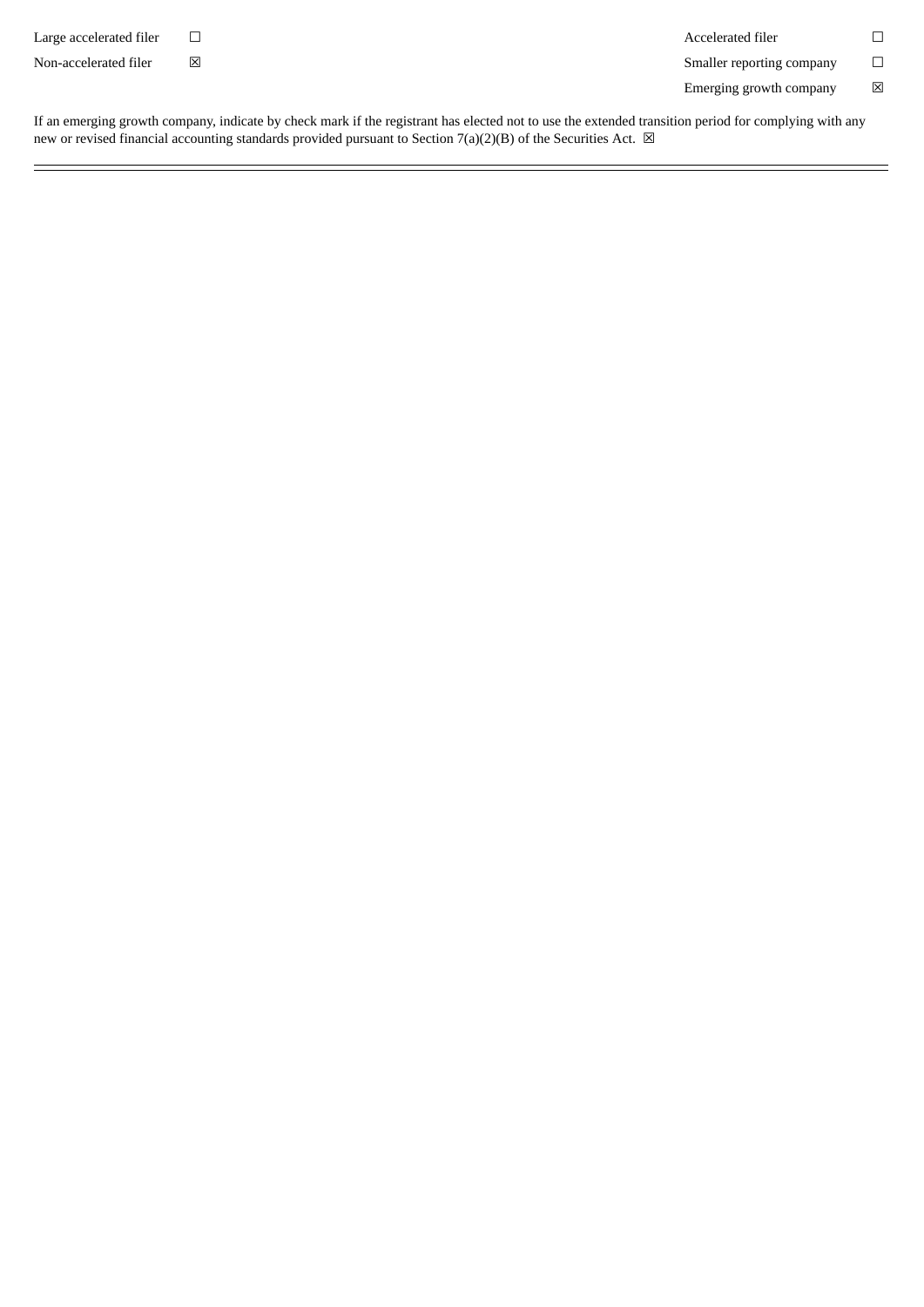## **EXPLANATORY NOTE**

This Registration Statement on Form S-8 (the "Registration Statement") as it relates to the 2018 Stock Option and Incentive Plan and the 2018 Employee Stock Purchase Plan of Surface Oncology, Inc. (the "Registrant") registers additional securities of the same class as other securities for which registration statements filed on Form S-8 (SEC File Nos. [333-224403](http://www.sec.gov/Archives/edgar/data/1718108/000119312518126763/d548239ds8.htm), [333-230129](http://www.sec.gov/Archives/edgar/data/1718108/000119312519067260/d715233ds8.htm), [333-237044](http://www.sec.gov/Archives/edgar/data/1718108/000119312520067697/d932413ds8.htm) and [333-254023](http://www.sec.gov/Archives/edgar/data/0001718108/000119312521073884/d123167ds8.htm)) of the Registrant are effective. Accordingly, the information contained in the Registrant's Registration Statement on [Form](http://www.sec.gov/Archives/edgar/data/1718108/000119312518126763/d548239ds8.htm) S-8 (SEC File No. 333-224403) filed with the Securities and Exchange Commission ("SEC") on April 23, 2018, the Registrant's Registration Statement on [Form](http://www.sec.gov/Archives/edgar/data/1718108/000119312519067260/d715233ds8.htm) S-8 (SEC File No. 333-230129) filed with the SEC on March 7, 2019, the Registrant's Registration Statement on [Form](http://www.sec.gov/Archives/edgar/data/1718108/000119312520067697/d932413ds8.htm) S-8 (SEC File No. 333-273044) filed with the SEC on March 10, 2020 and the Registrant's Registration Statement on [Form](http://www.sec.gov/Archives/edgar/data/0001718108/000119312521073884/d123167ds8.htm) S-8 (File No. 333-254023) filed with the SEC on March 9, 2021 are hereby incorporated by reference pursuant to General Instruction E, except for "Item 8. Exhibits."

This Registration Statement is also being filed for the purpose of registering 600,000 shares of common stock reserved and available for issuance under the Registrant's 2021 Inducement Plan (the "Inducement Plan").

On December 9, 2021, the Registrant's board of directors adopted the Inducement Plan pursuant to which the Registrant reserved 600,000 shares of its common stock, par value \$0.0001 per share (the "Common Stock"), to be used exclusively for grants of equity based awards to individuals who were not previously employees or directors of the Registrant, as an inducement material to the individual's entry into employment with the Registrant within the meaning of Rule 5635(c)(4) of the Nasdaq Listing Rules. The Inducement Plan provides for the grant of equity-based awards in the form of nonstatutory stock options, stock appreciation rights, restricted stock awards, restricted stock unit awards, unrestricted stock awards, and dividend equivalent rights. The Inducement Plan was adopted by the Registrant's board of directors without stockholder approval pursuant to Rule 5635(c)(4) of the Nasdaq Listing Rules.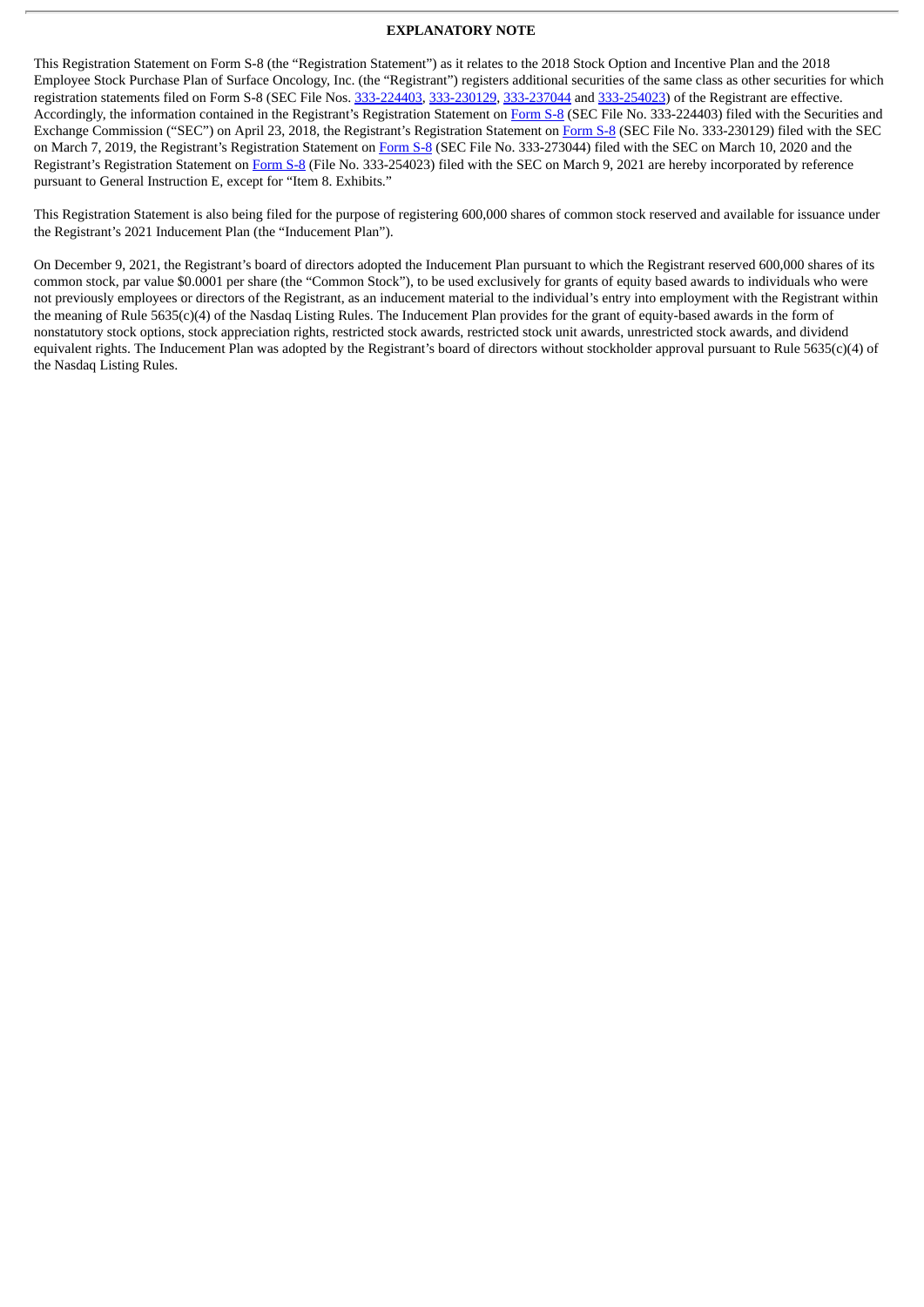#### **Part I**

# **INFORMATION REQUIRED IN THE SECTION 10(a) PROSPECTUS**

## **Item 1. Plan Information.**

The documents containing the information specified in this Item 1 will be sent or given to participants as specified by Rule 428(b)(1) under the Securities Act. In accordance with the rules and regulations of the Commission and the instructions to Form S-8, such documents are not being filed with the Commission either as part of this Registration Statement or as prospectuses or prospectus supplements pursuant to Rule 424 under the Securities Act.

#### **Item 2. Registrant Information and Employee Plan Annual Information.**

The documents containing the information specified in this Item 2 will be sent or given to participants as specified by Rule 428(b)(1) under the Securities Act. In accordance with the rules and regulations of the Commission and the instructions to Form S-8, such documents are not being filed with the Commission either as part of this Registration Statement or as prospectuses or prospectus supplements pursuant to Rule 424 under the Securities Act.

#### **PART II**

#### **INFORMATION REQUIRED IN THE REGISTRATION STATEMENT**

#### **Item 3. Incorporation of Documents by Reference.**

The following documents have been previously filed by the Registrant with the Commission and are hereby incorporated by reference into this Registration Statement and shall be deemed a part hereof:

(a) The Registrant's Annual Report on [Form](http://www.sec.gov/Archives/edgar/data/1718108/000171810822000006/surf-20211231.htm) 10-K for the year ended December 31, 2021, filed with the Commission on March 2, 2022; and

(b) The description of the Registrant's common stock contained in its Registration Statement on [Form](http://www.sec.gov/Archives/edgar/data/0001718108/000119312518119792/d490101d8a12b.htm) 8-A (File No. 001-38459) filed with the Commission on April 17, 2018, and as set forth by the description of the Registrant's common stock set forth in [Exhibit](http://www.sec.gov/Archives/edgar/data/0001718108/000156459020009521/surf-ex43_346.htm) 4.3 to the Registrant's Annual Report on [Form](http://www.sec.gov/ix?doc=/Archives/edgar/data/1718108/000171810821000013/surf-20201231.htm) 10-K for the year ended December 31, 2020, filed with the Commission on March 9, 2021, and any other amendments or reports filed for the purpose of updating such description.

All reports and other documents subsequently filed with the Commission by the Registrant pursuant to Sections 13(a), 13(c), 14 and 15(d) of the Exchange Act, prior to the filing of a post-effective amendment which indicates that all securities offered herein have been sold or which deregisters all securities then remaining unsold, shall be deemed to be incorporated by reference in this Registration Statement and to be a part hereof from the date of filing of such documents, excluding any information furnished under Item 7.01 or Item 2.02 of any Current Report on Form 8-K (and corresponding information furnished under Item 9.01 or included as an exhibit thereto). Any statement contained in a document incorporated or deemed to be incorporated by reference herein shall be deemed to be modified or superseded for the purposes of this Registration Statement to the extent that a statement contained herein or in any other subsequently filed document that also is or is deemed to be incorporated by reference herein modifies or replaces such statement. Any statement so modified or superseded shall not be deemed, except as so modified or superseded, to constitute a part of this Registration Statement.

# **Item 4. Description of Securities.**

Not applicable.

#### **Item 5. Interests of Named Experts and Counsel.**

Not applicable.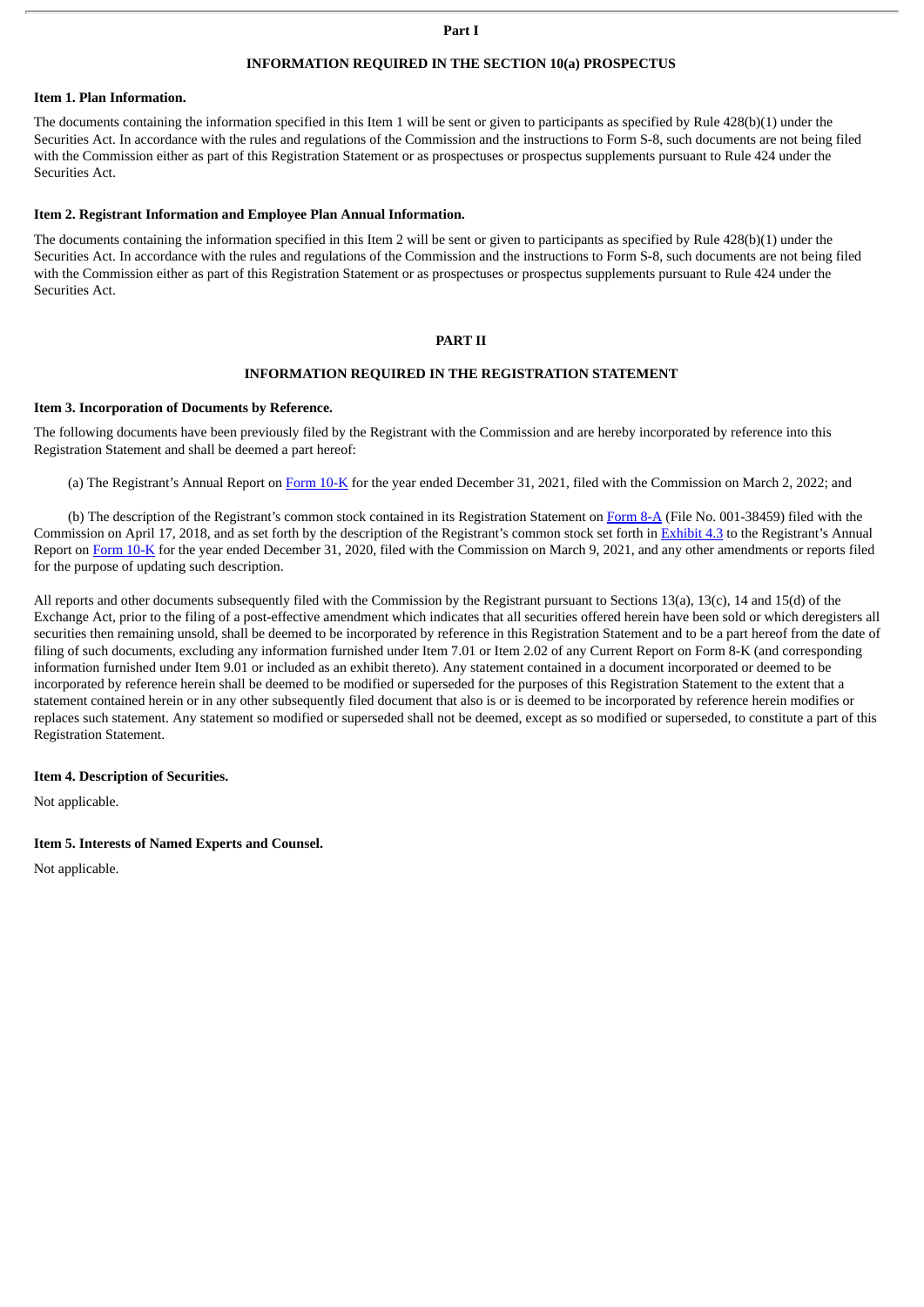# **Item 6. Indemnification of Directors and Officers.**

Section 145 of the Delaware General Corporation Law permits a corporation to include in its charter documents, and in agreements between the corporation and its directors and officers, provisions expanding the scope of indemnification beyond that specifically provided by the current law.

The Registrant's amended and restated certificate of incorporation provides for the indemnification of directors to the fullest extent permissible under Delaware law.

The Registrant's amended and restated by-laws provide for the indemnification of officers, directors if such persons act in good faith and in a manner reasonably believed to be in and not opposed to the Registrant's best interest, and, with respect to any criminal action or proceeding, such indemnified party had no reason to believe his or her conduct was unlawful.

The Registrant has entered into indemnification agreements with each of its directors and executive officers, in addition to the indemnification provisions provided for in its charter documents, and the Registrant intends to enter into indemnification agreements with any new directors and executive officers in the future. These agreements provide for indemnification for all reasonable expenses and liabilities incurred in connection with any action or proceeding brought against them by reason of the fact that they are or were agents of the Registrant.

The Registrant has purchased and maintains insurance on behalf of any person who is or was a director or officer against any loss arising from any claim asserted against him or her and incurred by him or her in that capacity, subject to certain exclusions and limits of the amount of coverage.

These indemnification provisions and the indemnification agreements entered into between the Registrant and its officers and directors may be sufficiently broad to permit indemnification of the Registrant's officers and directors for liabilities (including reimbursement of expenses incurred) arising under the Securities Act.

# **Item 7. Exemption from Registration Claimed.**

Not applicable.

# **Item 8. Exhibits.**

See the Exhibit Index for a list of exhibits filed as part of this registration statement, which Exhibit Index is incorporated herein by reference.

# **EXHIBIT INDEX**

| Exhibit<br>No. | Description of Exhibit                                                                                                                                                                                                                                              |
|----------------|---------------------------------------------------------------------------------------------------------------------------------------------------------------------------------------------------------------------------------------------------------------------|
| 4.1            | Amended and Restated Certificate of Incorporation of the Registrant (Incorporated by reference to Exhibit 3.1 to the Registrant's Current<br>Report on Form 8-K filed on April 23, 2018 (File No. 001-38459)).                                                      |
| 4.2            | Amended and Restated Bylaws of the Registrant (Incorporated by reference to Exhibit 3.2 to the Registrant's Current Report on Form 8-K<br>filed on April 23, 2018 (File No. 001-38459)).                                                                            |
| 4.3            | Specimen Common Stock Certificate (Incorporated by reference to Exhibit 4.1 to the Registrant's Registration Statement on Form S-1, as<br>amended (File No. 333-223877)).                                                                                           |
| $5.1*$         | Opinion of Goodwin Procter LLP.                                                                                                                                                                                                                                     |
| $23.1*$        | <b>Consent of PricewaterhouseCoopers LLP, Independent Registered Public Accounting Firm.</b>                                                                                                                                                                        |
| $23.2*$        | Consent of Goodwin Procter LLP (included in Exhibit 5.1).                                                                                                                                                                                                           |
| $24.1*$        | Power of Attorney (included as part of the signature page of this Registration Statement)                                                                                                                                                                           |
| 99.1           | 2018 Stock Option and Incentive Plan (Incorporated by reference to Exhibit 10.2 to the Registrant's Registration Statement on Form S-1, as<br>amended (File No. 333-223877)).                                                                                       |
| 99.2           | Form of Incentive Stock Option Agreement under the Registrant's 2018 Stock Option and Incentive Plan (Incorporated by reference to<br>Exhibit 10.3 to the Registrant's Registration Statement on Form S-1, as amended (File No. 333-223877)).                       |
| 99.3           | Form of Non-Qualified Stock Option Agreement for Company Employees under Registrant's 2018 Stock Option and Incentive Plan<br>(Incorporated by reference to Exhibit 10.4 to the Registrant's Registration Statement on Form S-1, as amended (File No. 333-223877)). |

99.4 Form of Non-Qualified Stock Option Agreement for [Non-Employee](http://www.sec.gov/Archives/edgar/data/1718108/000119312518094098/d471930dex105.htm) Directors under the Registrant's 2018 Stock Option and Incentive Plan (Incorporated by reference to Exhibit 10.5 to the Registrant's Registration Statement on Form S-1, as amended (File No. 333-223877)).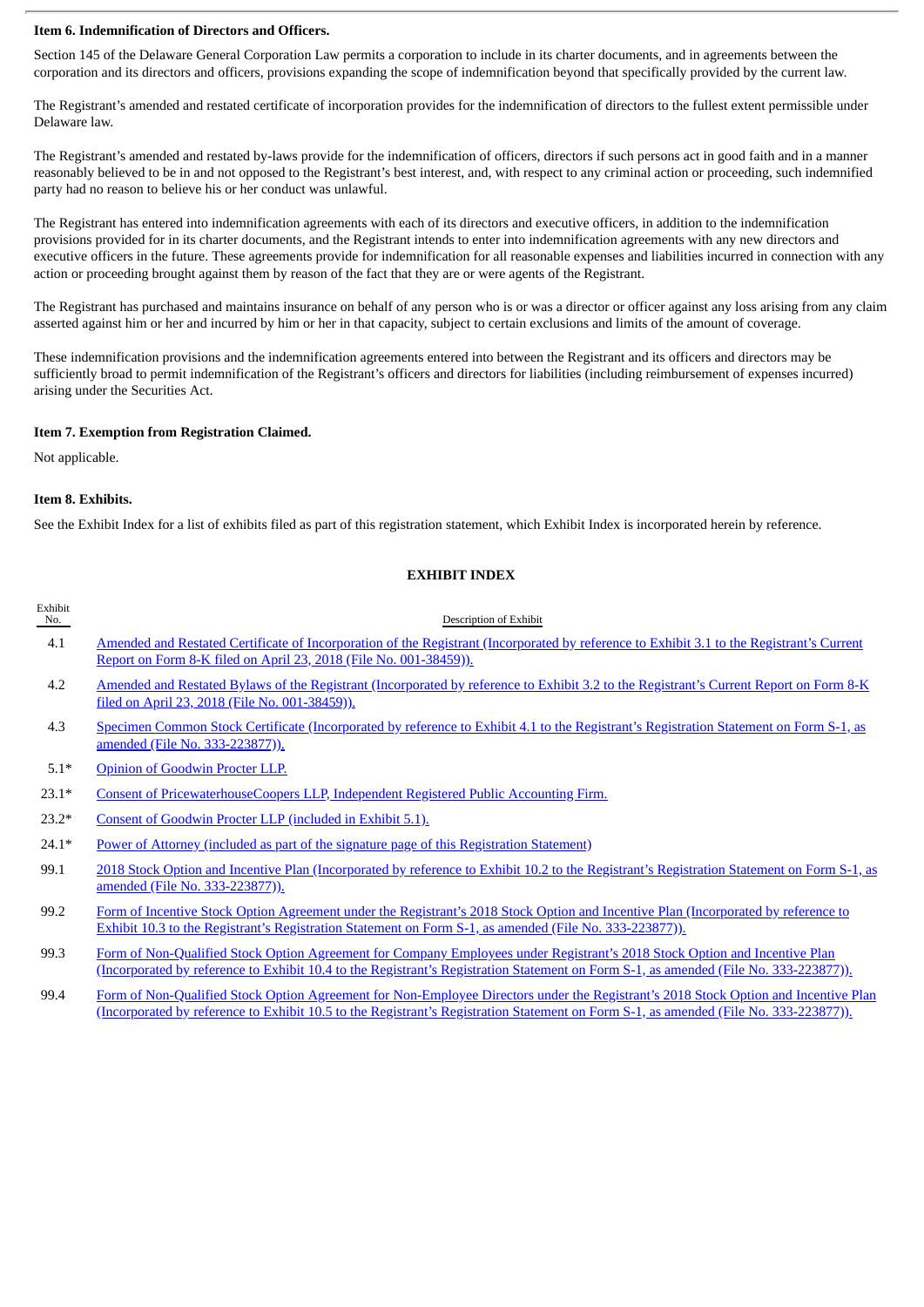- 99.5 Form of Restricted Stock Award Agreement under the Registrant's 2018 Stock Option and Incentive Plan (Incorporated by reference to Exhibit 10.6 to the Registrant's Registration Statement on Form S-1, as amended (File No. [333-223877\)\).](http://www.sec.gov/Archives/edgar/data/1718108/000119312518094098/d471930dex106.htm)
- 99.6 Form of Restricted Stock Unit Award Agreement for Company Employees under Registrant's 2018 Stock Option and Incentive Plan (Incorporated by reference to Exhibit 10.7 to the Registrant's Registration Statement on Form S-1, as amended (File No. [333-223877\)\).](http://www.sec.gov/Archives/edgar/data/1718108/000119312518094098/d471930dex107.htm)
- 99.7 Form of Restricted Stock Unit Award Agreement for [Non-Employee](http://www.sec.gov/Archives/edgar/data/1718108/000119312518094098/d471930dex108.htm) Directors under the Registrant's 2018 Stock Option and Incentive Plan (Incorporated by reference to Exhibit 10.8 to the Registrant's Registration Statement on Form S-1, as amended (File No. 333-223877)).
- 99.8 2018 Employee Stock Purchase Plan (Incorporated by reference to Exhibit 10.9 to the Registrant's Registration Statement on Form S-1, as amended (File No. [333-223877\)\).](http://www.sec.gov/Archives/edgar/data/1718108/000119312518094098/d471930dex109.htm)
- 99.9 2021 Inducement Plan and form of award agreement thereunder [\(Incorporated](http://www.sec.gov/Archives/edgar/data/1718108/000171810822000006/surf-12312021xexx1011.htm) by reference to Exhibit 10.11 to the Registrant's Annual Report on Form 10-K filed on March 2, 2022 (File No. 001-38459)).
- 107\* Filing Fee [Table.](#page-10-0)

\* Filed herewith.

#### Item 9. Undertakings.

(a) The undersigned Registrant hereby undertakes:

- (1) To file, during any period in which offers or sales are being made, a post-effective amendment to this Registration Statement:
	- (i) To include any prospectus required by Section 10(a)(3) of the Securities Act of 1933;

(ii) To reflect in the prospectus any facts or events arising after the effective date of the Registration Statement (or the most recent post-effective amendment thereof) which, individually or in the aggregate, represent a fundamental change in the information set forth in the Registration Statement. Notwithstanding the foregoing, any increase or decrease in volume of securities offered (if the total dollar value of securities offered would not exceed that which was registered) and any deviation from the low or high end of the estimated maximum offering range may be reflected in the form of prospectus filed with the Commission pursuant to Rule 424(b) if, in the aggregate, the changes in volume and price represent no more than 20 percent change in the maximum aggregate offering price set forth in the "Calculation of Registration Fee" table in the effective Registration Statement;

(iii) To include any material information with respect to the plan of distribution not previously disclosed in the Registration Statement or any material change to such information in the Registration Statement;

provided, however, that paragraphs (a)(1)(i) and (a)(1)(ii) above do not apply if the registration statement is on Form S-8, and the information required to be included in a post-effective amendment by those paragraphs is contained in reports filed with or furnished to the Commission by the Registrant pursuant to Section 13 or Section 15(d) of the Securities Exchange Act of 1934 that are incorporated by reference in the Registration Statement.

(2) That, for the purpose of determining any liability under the Securities Act of 1933, each such post-effective amendment shall be deemed to be a new registration statement relating to the securities offered therein, and the offering of such securities at that time shall be deemed to be the initial bona fide offering thereof.

(3) To remove from registration by means of a post-effective amendment any of the securities being registered which remain unsold at the termination of the offering.

(b) The undersigned Registrant hereby undertakes that, for purposes of determining any liability under the Securities Act of 1933, each filing of the Registrant's annual report pursuant to Section 13(a) or Section 15(d) of the Securities Exchange Act of 1934 (and, where applicable, each filing of an employee benefit plan's annual report pursuant to Section 15(d) of the Securities Exchange Act of 1934) that is incorporated by reference in the Registration Statement shall be deemed to be a new registration statement relating to the securities offered therein, and the offering of such securities at that time shall be deemed to be the initial bona fide offering thereof.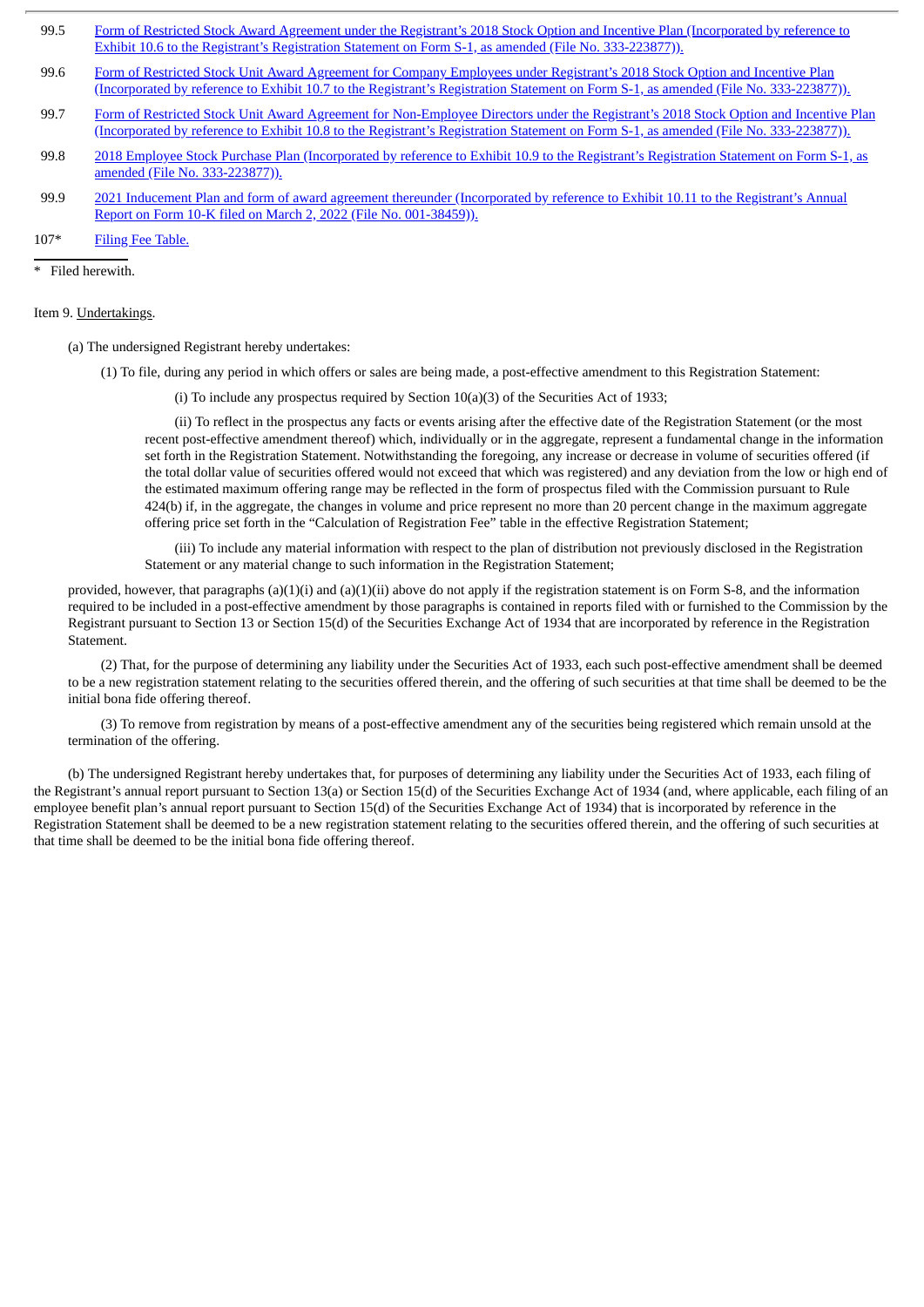(c) Insofar as indemnification for liabilities arising under the Securities Act of 1933 may be permitted to directors, officers and controlling persons of the Registrant pursuant to the foregoing provisions, or otherwise, the Registrant has been advised that in the opinion of the Securities and Exchange Commission such indemnification is against public policy as expressed in the Act and is, therefore, unenforceable. In the event that a claim for indemnification against such liabilities (other than the payment by Registrant of expenses incurred or paid by a director, officer or controlling person of the Registrant in the successful defense of any action, suit or proceeding) is asserted by such director, officer or controlling person in connection with the securities being registered, the Registrant will, unless in the opinion of its counsel the matter has been settled by controlling precedent, submit to a court of appropriate jurisdiction the question whether such indemnification by it is against public policy as expressed in the Act and will be governed by the final adjudication of such issue.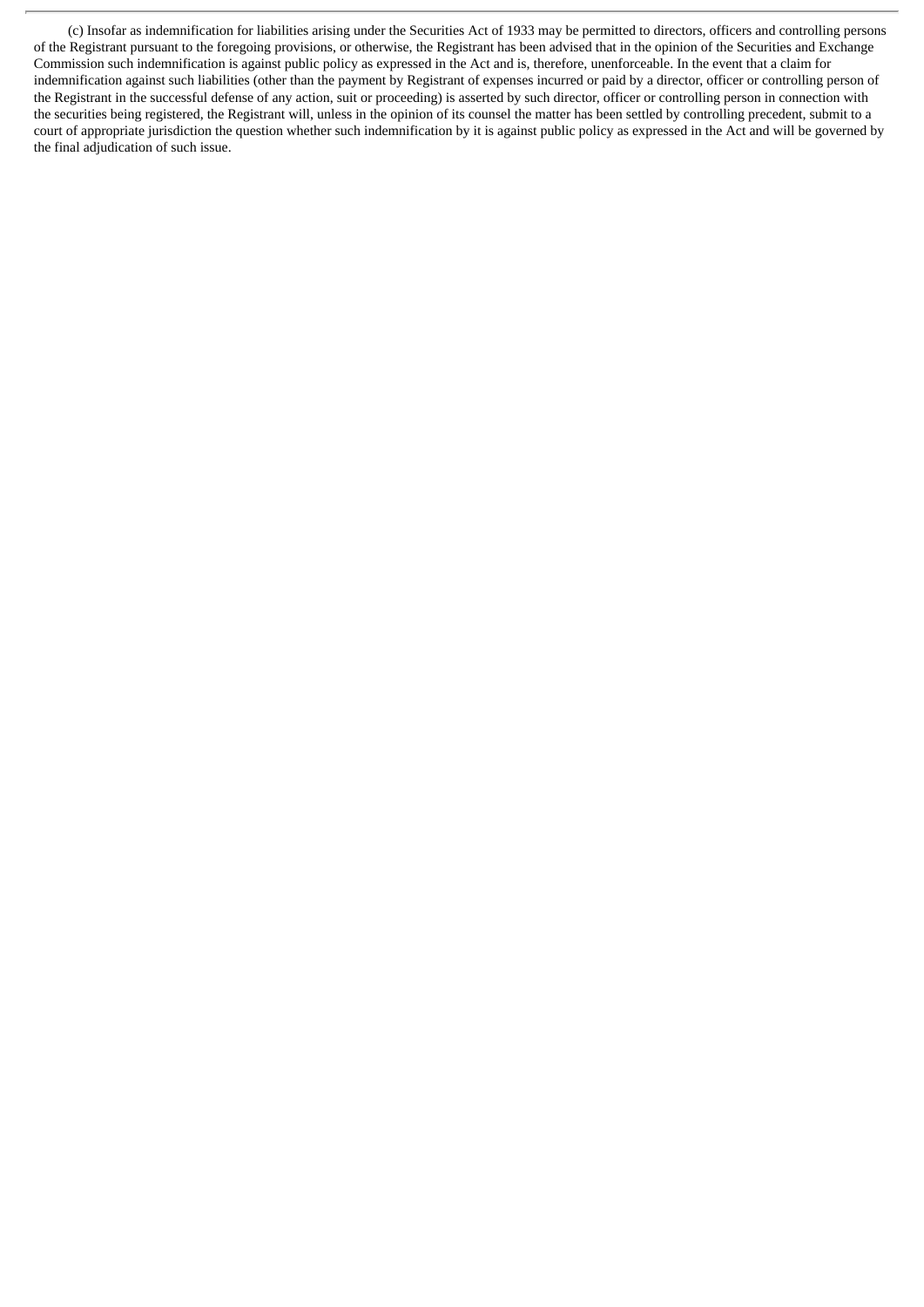#### **SIGNATURES**

Pursuant to the requirements of the Securities Act of 1933, the Registrant certifies that it has reasonable grounds to believe that it meets all of the requirements for filing on Form S-8 and has duly caused this Registration Statement to be signed on its behalf by the undersigned, thereunto duly authorized, in the town of Cambridge, Commonwealth of Massachusetts, on March 2, 2022.

# SURFACE ONCOLOGY, INC.

By: /s/ Robert W. Ross

Robert W. Ross, M.D. Chief Executive Officer

#### **POWER OF ATTORNEY AND SIGNATURES**

<span id="page-7-0"></span>We, the undersigned officers and directors of Surface Oncology, Inc. (the "Company"), hereby severally constitute and appoint Robert W. Ross and Denice Torres, and each of them singly, our true and lawful attorneys, with full power to them, and to each of them singly, to sign for us and in our names in the capacities indicated below, any and all amendments (including post-effective amendments) to this Registration Statement, and all other documents in connection therewith to be filed with the Securities and Exchange Commission, and generally to do all things in our names and on our behalf in such capacities to enable the Company to comply with the provisions of the Securities Act of 1933, as amended, and all requirements of the Securities and Exchange Commission.

Pursuant to the requirements of the Securities Act of 1933, this Registration Statement has been signed by the following persons in the capacities indicated on March 2, 2022:

| Signature                                           | Title(s)                                                                       | Date          |
|-----------------------------------------------------|--------------------------------------------------------------------------------|---------------|
| /s/ Robert W. Ross<br>Robert W. Ross, M.D.          | Chief Executive Officer (Principal Executive Officer)                          | March 2, 2022 |
| /s/ Jessica Fees<br><b>Jessica Fees</b>             | Chief Financial Officer (Principal Financial and<br><b>Accounting Officer)</b> | March 2, 2022 |
| /s/ Denice Torres<br><b>Denice Torres</b>           | Chair                                                                          | March 2, 2022 |
| /s/ J. Jeffrey Goater                               | <b>Director</b>                                                                | March 2, 2022 |
| J. Jeffrey Goater<br>/s/ David S. Grayzel           | Director                                                                       | March 2, 2022 |
| David S. Grayzel, M.D.<br>/s/ Benjamin Hickey       | <b>Director</b>                                                                | March 2, 2022 |
| Benjamin Hickey<br>/s/ Ramy Ibrahim                 | <b>Director</b>                                                                | March 2, 2022 |
| Ramy Ibrahim, Ph.D.                                 |                                                                                |               |
| /s/ Armen B. Shanafelt<br>Armen B. Shanafelt, Ph.D. | <b>Director</b>                                                                | March 2, 2022 |
| /s/ Elliott Sigal<br>Elliott Sigal, M.D., Ph.D.     | <b>Director</b>                                                                | March 2, 2022 |
| /as/ Laurie D. Stelzer<br>Laurie D. Stelzer         | <b>Director</b>                                                                | March 2, 2022 |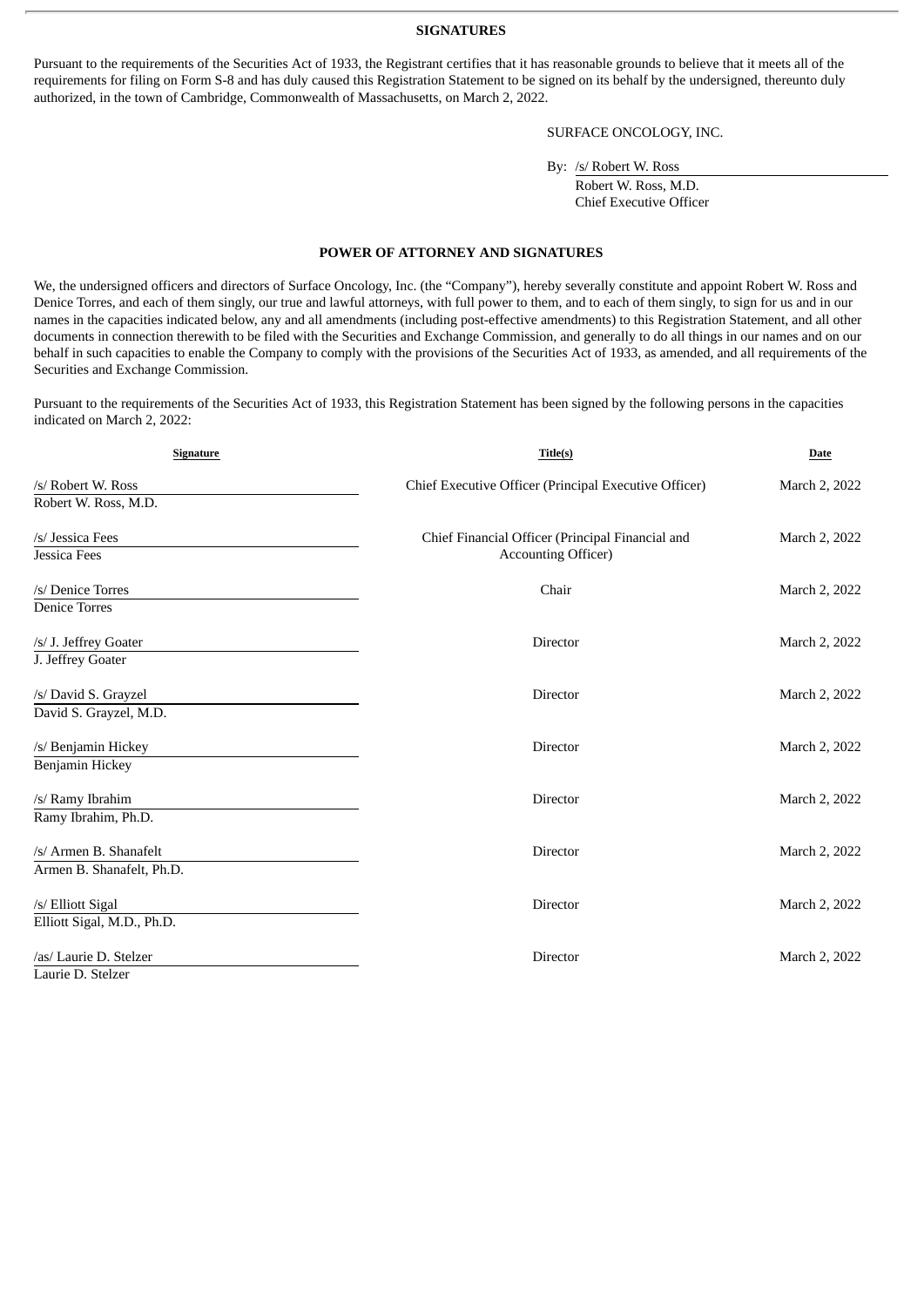<span id="page-8-0"></span>

Goodwin Procter LLP 100 Northern Avenue Boston, MA 02210 goodwinlaw.com +1 617 570 1000

March 2, 2022

Surface Oncology, Inc. 50 Hampshire Street, 8th Floor Cambridge, MA 02139

# Re: Securities Being Registered under Registration Statement on Form S-8

We have acted as counsel to you in connection with your filing of a Registration Statement on Form S-8 (the "Registration Statement") pursuant to the Securities Act of 1933, as amended (the "Securities Act"), on or about the date hereof relating to an aggregate of 2,947,938 shares (the "Shares") of Common Stock, \$0.0001 par value per share ("Common Stock"), of Surface Oncology, Inc., a Delaware corporation (the "Company"), that may be issued pursuant to the Company's 2018 Stock Option and Incentive Plan, 2018 Employee Stock Purchase Plan and 2021 Inducement Plan (collectively, the "Plans").

We have reviewed such documents and made such examination of law as we have deemed appropriate to give the opinions set forth below. We have relied, without independent verification, on certificates of public officials and, as to matters of fact material to the opinion set forth below, on certificates of officers of the Company.

The opinion set forth below is limited to the Delaware General Corporation Law.

For purposes of the opinion set forth below, we have assumed that no event occurs that causes the number of authorized shares of Common Stock available for issuance by the Company to be less than the number of then unissued Shares.

Based on the foregoing, we are of the opinion that the Shares have been duly authorized and, upon issuance and delivery against payment therefor in accordance with the terms of the Plans, will be validly issued, fully paid and nonassessable.

We hereby consent to the inclusion of this opinion as Exhibit 5.1 to the Registration Statement. In giving our consent, we do not admit that we are in the category of persons whose consent is required under Section 7 of the Securities Act or the rules and regulations thereunder.

Very truly yours,

/s/ GOODWIN PROCTER LLP

GOODWIN PROCTER LLP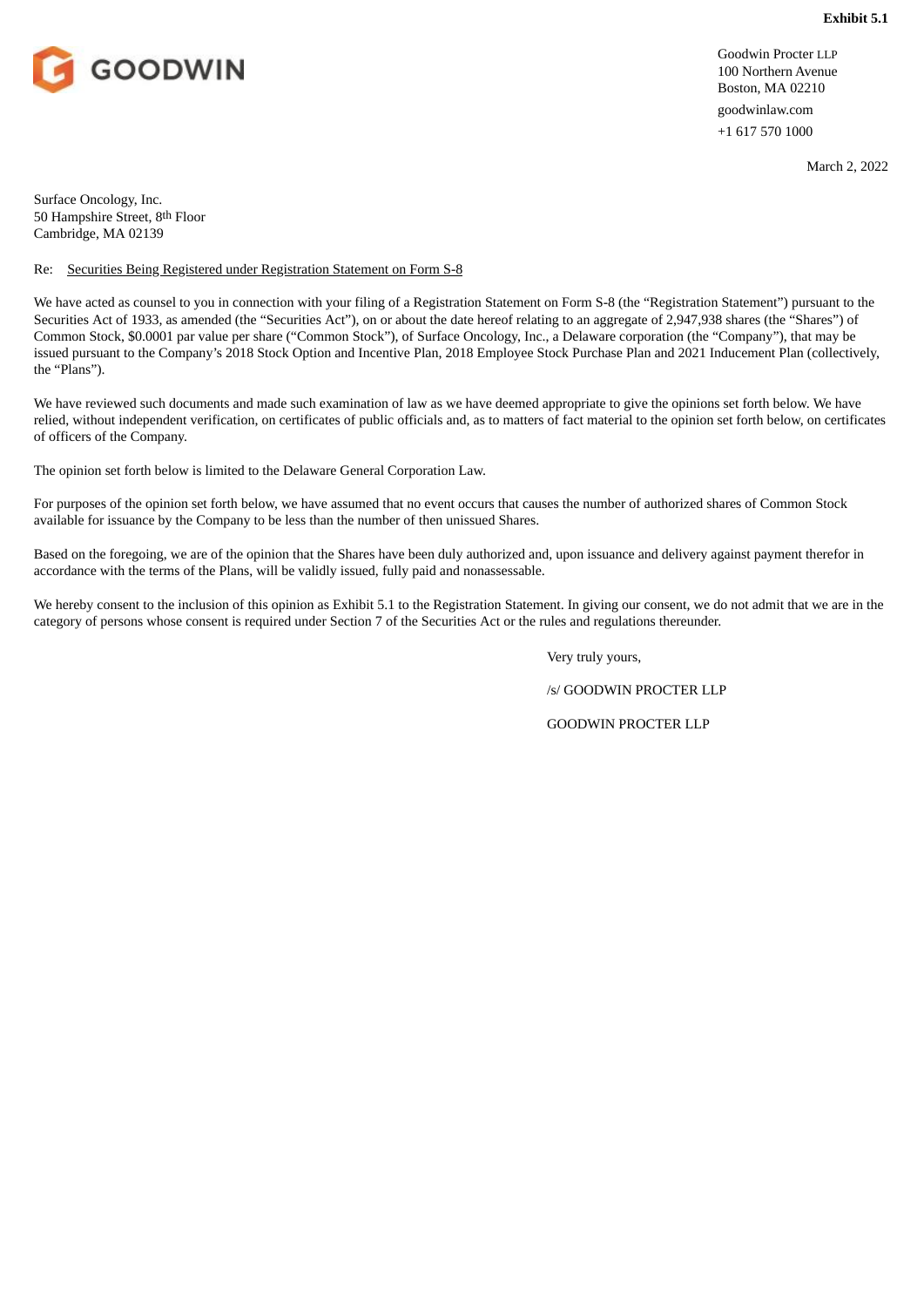# CONSENT OF INDEPENDENT REGISTERED PUBLIC ACCOUNTING FIRM

<span id="page-9-0"></span>We hereby consent to the incorporation by reference in this Registration Statement on Form S-8 of Surface Oncology, Inc. of our report dated March 2, 2022 relating to the financial statements, which appears in Surface Oncology, Inc.'s Annual Report on Form 10-K for the year ended December 31, 2021.

/s/ PricewaterhouseCoopers LLP Boston, Massachusetts March 2, 2022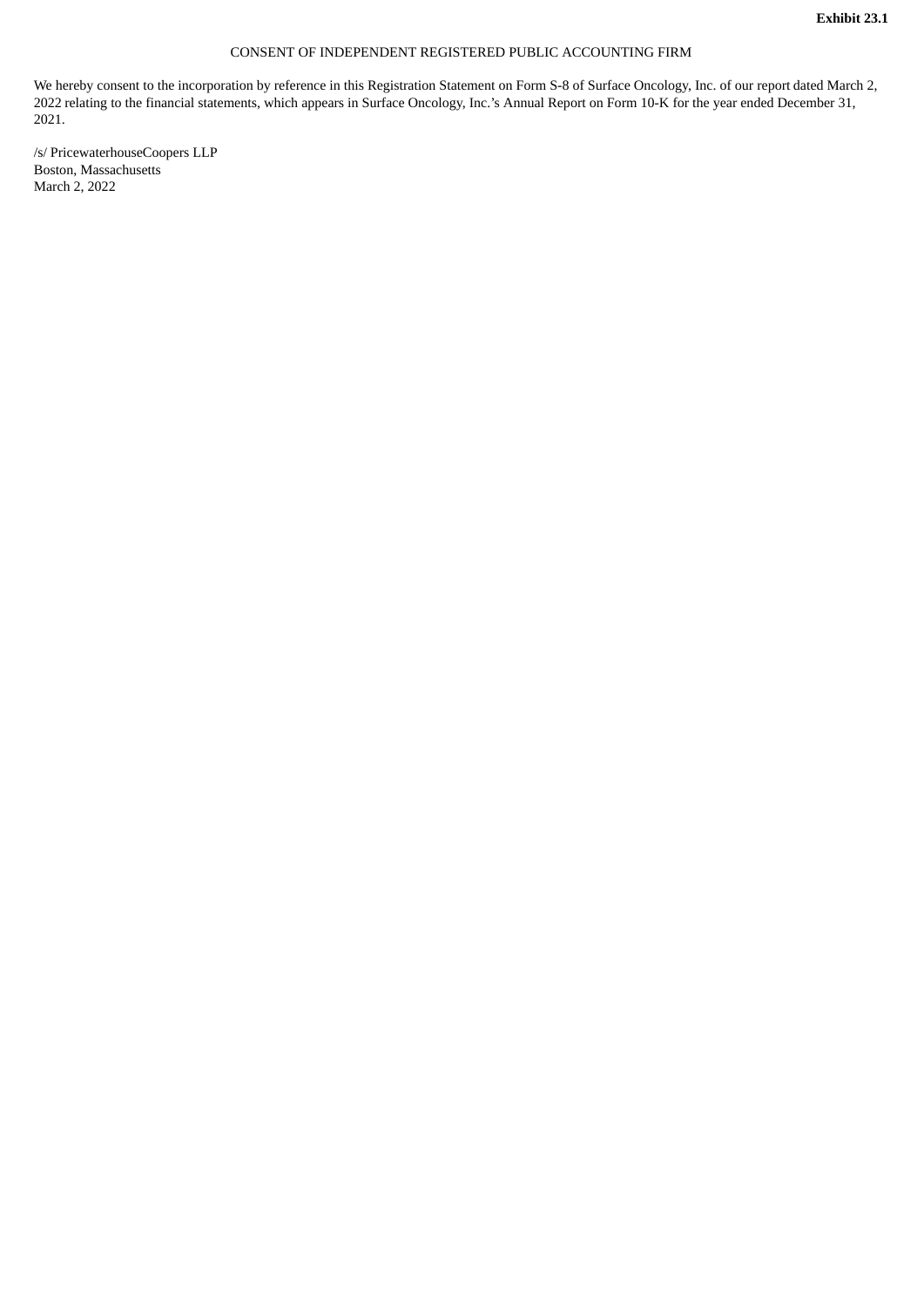#### **Calculation of Filing Fee Tables**

## Form S-8 (Form Type)

## Surface Oncology, Inc. (Exact Name of Registrant as Specified in its Charter)

#### Table 1: Newly Registered Securities

<span id="page-10-0"></span>

| Security<br>Type              | <b>Security Class</b><br>Title              | Fee<br>Calculation<br>Rule | Amount<br>Registered (1)            | Proposed<br>Maximum<br>Offering<br>Price Per<br>Share | Maximum<br>Aggregate<br><b>Offering Price</b> | Fee Rate | Amount of<br>Registration<br>Fee |
|-------------------------------|---------------------------------------------|----------------------------|-------------------------------------|-------------------------------------------------------|-----------------------------------------------|----------|----------------------------------|
| Equity                        | <b>2018 Stock Option and Incentive Plan</b> |                            |                                     |                                                       |                                               |          |                                  |
|                               | Common Stock, \$0.0001 par value per share  | 457(h)                     | 1,878,351 shares $(2)$ \$3.62 $(3)$ |                                                       | \$6,799,631                                   | .0000927 | \$631                            |
| Equity                        | 2018 Employee Stock Purchase Plan           |                            |                                     |                                                       |                                               |          |                                  |
|                               | Common Stock, \$0.0001 par value per share  | 457(a)                     | 469,587 shares (4)                  | \$3.08(5)                                             | \$1,446,328                                   | .0000927 | \$135                            |
| Equity                        | 2021 Inducement Plan                        |                            |                                     |                                                       |                                               |          |                                  |
|                               | Common Stock, \$0.0001 par value per share  | 457(h)                     | 600,000 shares (6)                  | \$3.62(3)                                             | \$2,172,000                                   | .0000927 | \$202                            |
| <b>Total Offering Amounts</b> |                                             |                            |                                     |                                                       | \$10.417.959                                  |          | \$968                            |
| <b>Total Fee Offsets</b>      |                                             |                            |                                     |                                                       |                                               |          | \$0                              |
| Net Fee Due                   |                                             |                            |                                     |                                                       |                                               |          | \$968                            |

- (1) Pursuant to Rule 416 under the Securities Act of 1933, as amended (the "Securities Act"), this Registration Statement shall also cover any additional shares of common stock which become issuable under the above-named plans by reason of any stock dividend, stock split, recapitalization or any other similar transaction effected without the receipt of consideration which results in an increase in the number of our outstanding shares of common stock. Pursuant to Rule 416(c) under the Securities Act, this Registration Statement shall also cover an indeterminate amount of interests to be offered or sold pursuant to the employee benefit plans described herein.
- (2) Represents an automatic annual increase on January 1, 2022 to the number of shares reserved for issuance under the 2018 Stock Option and Incentive Plan (the "2018 Plan") pursuant to the terms of the 2018 Plan. Shares available for issuance under the 2018 Plan were previously registered on a